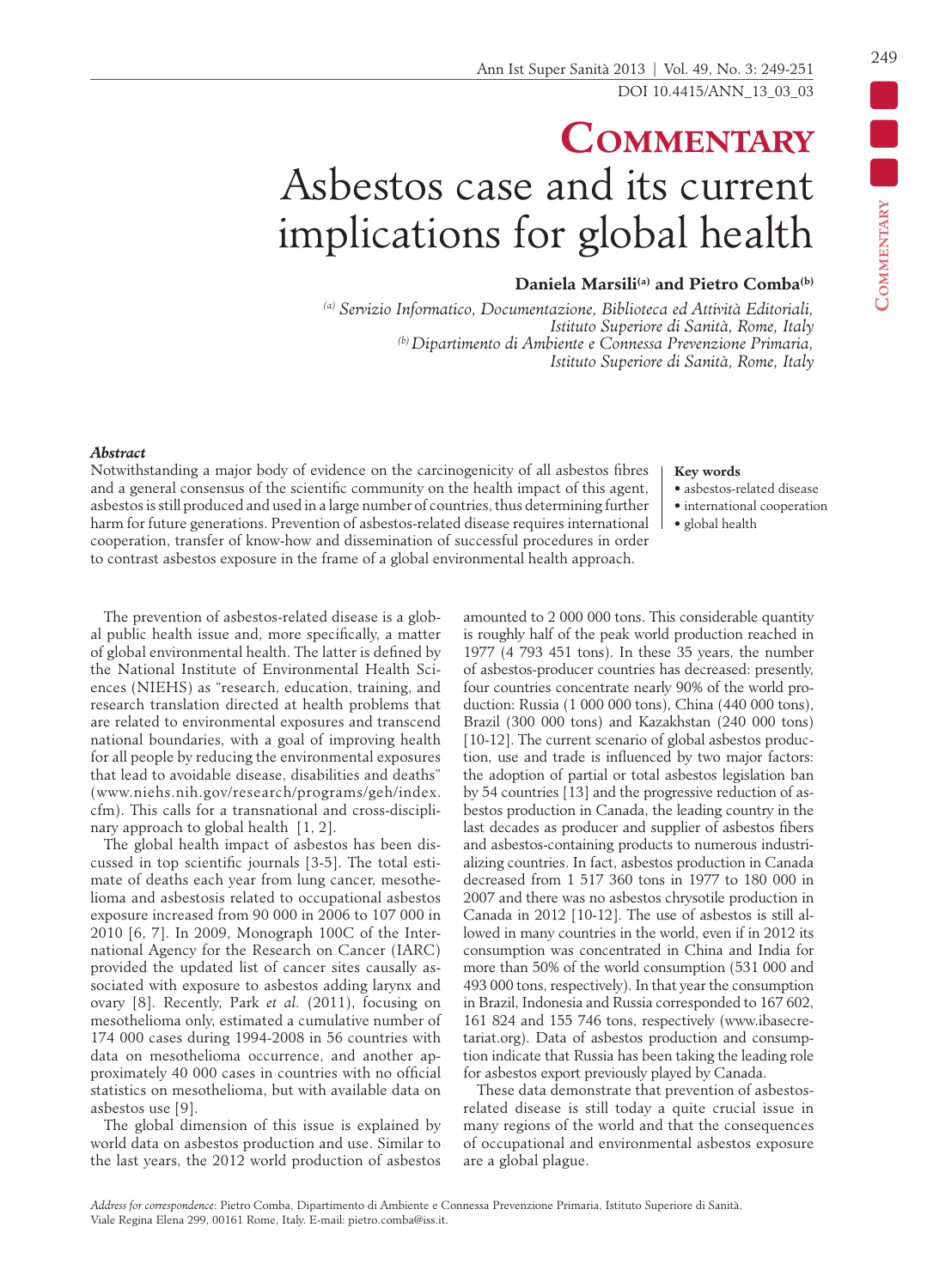In this frame, United Nations agencies such as the World Health Organization (WHO) and the International Labour Organization (ILO) intervened in 2006 through specific actions particularly addressed to those countries where asbestos use was still allowed. The WHO Declaration on "Elimination of asbestosrelated diseases" recognizes the carcinogenicity of all types of asbestos, including chrysotile, as well as states that the most effective way to eliminate asbestos-related diseases is to stop use of all types of asbestos, stressing the impossibility of asbestos "controlled" use. The declaration highlights the increasing global burden of asbestos-related diseases, also affecting those countries that banned asbestos, because of the long latency period of these diseases [6].

ILO adopted the "Resolution Concerning asbestos" in June 2006, recognizing that the elimination of the asbestos use, and the identification of the most appropriate management of asbestos currently in use, are the most effective prevention actions to protect workers from asbestos exposure. The resolution stresses that the ILO Convention on asbestos n. 162 of 1986 should not be used to provide a justification for the use of asbestos considering that all forms of asbestos, including chrysotile, are classified by IARC as known human carcinogens [14].

Despite the aforementioned actions promoted by WHO and ILO, an effective regulation of the international trade of chrysotile asbestos has never been reached within the Rotterdam Convention on the Prior Informed Consent (PIC) Procedure for Certain Hazardous Chemicals and Pesticides in International Trade (United Nations). In 2002, the European Union and Chile presented the first request for inclusion of chrysotile asbestos in Annex III of the Rotterdam Convention as an industrial chemical dangerous to human health and environment. The voting of the Conference of the Parties in 2004, as well as in 2006, 2008 and 2011, did not reach a unanimous consensus. The most important producers of asbestos chrysotile (Canada, Russia, Kazakhstan) and consumer countries (India) voted against the adoption of a national decision-making process on import and export of asbestos chrysotile, namely PIC Procedure. They rather claimed the "controlled" and "safe" use of chrysotile asbestos [15]. It is important to underline that the adoption of the PIC procedure doesn't represent a global ban of a hazardous chemical, but it makes possible for importing countries to decide which are the hazardous chemicals that can be imported and to reject those that they are unable to safely handle on the basis of the advice regarding their toxicity. The most recent voting at the Conference of the Parties on the chrysotile was in May 2013 and, despite the increasing expectations for a different result, again a consensus was not reached. Consequently, the proposal to list chrysotile asbestos in the Annex III of the Rotterdam Convention will be considered in the next Conference of the Parties which will be held in 2015 [16]. This prolonged impasse exemplifies the impact of political and economic

strategies on population's health and the environment at local, national and global level.

The specific case of Italy, whose industrial development from late nineteenth century up to the asbestos ban in 1992 was characterized by asbestos mining and industrial use, has been extensively investigated [17-19]. The most recent report on the occurrence of pleural mesothelioma in Italy [20] shows a national mortality rate of 1.7 cases per 100 000 (corresponding to about 1000 annual deaths) with significant spatial clustering in correspondence to asbestos-cement manufacturing plants, petrochemical facilities, shipyards, other industries characterized by use or presence of asbestos and geologically contaminated areas.

Taking into account asbestos-related mortality from neoplasms other than mesothelioma and from asbestosis, a conservative estimate of the current burden of asbestos-related disease in Italy could be of about 2000 yearly deaths. Twenty-one years have elapsed since the 1992 asbestos ban, and a National Asbestos Project has been launched by the Ministry of Health in order to promote research on a number of priority issues in the domains of etiology, pathogenesis, diagnosis and treatment of asbestos-related disease (www. iss.it/amianto) [21].

The Italian experience has now the potential to contribute to the global prevention of asbestos-related disease. Cooperation among researchers, health and law professionals from countries that banned asbestos together with those from countries that still did not is worthwhile and urgent. Training and information dissemination can contribute to create awareness on the increasing social costs caused by delaying asbestos ban. Countries with well-established public health policies and practices for preventing asbestos-related diseases can supply their expertise and technology to those countries where asbestos is still manufactured and used, supporting their gradual transition [22]. The above-mentioned Italian National Asbestos Project includes activities of international cooperation that are founded on previous initiatives of ISS that were designed for Latin American setting [23-25].

Although this brief description of the asbestos case is far from being exhaustive, it allows the identification of the key implications for global health. First, the asbestos case testifies the links between public health, environment and socio-economic development, corroborating the need for a cross-disciplinary approach. Second, national or global asbestos ban has transnational socio-economic implications related to global health. Third, the relevance of international cooperation for contributing to create awareness and preparedness to effectively address prevention action and the treatment of asbestos-related diseases. Finally, even if the global ban has not yet been achieved, the increasing number of national bans will certainly lead towards the successful epilogue of this long-lasting struggle.

*Accepted* on 1 July 2013.